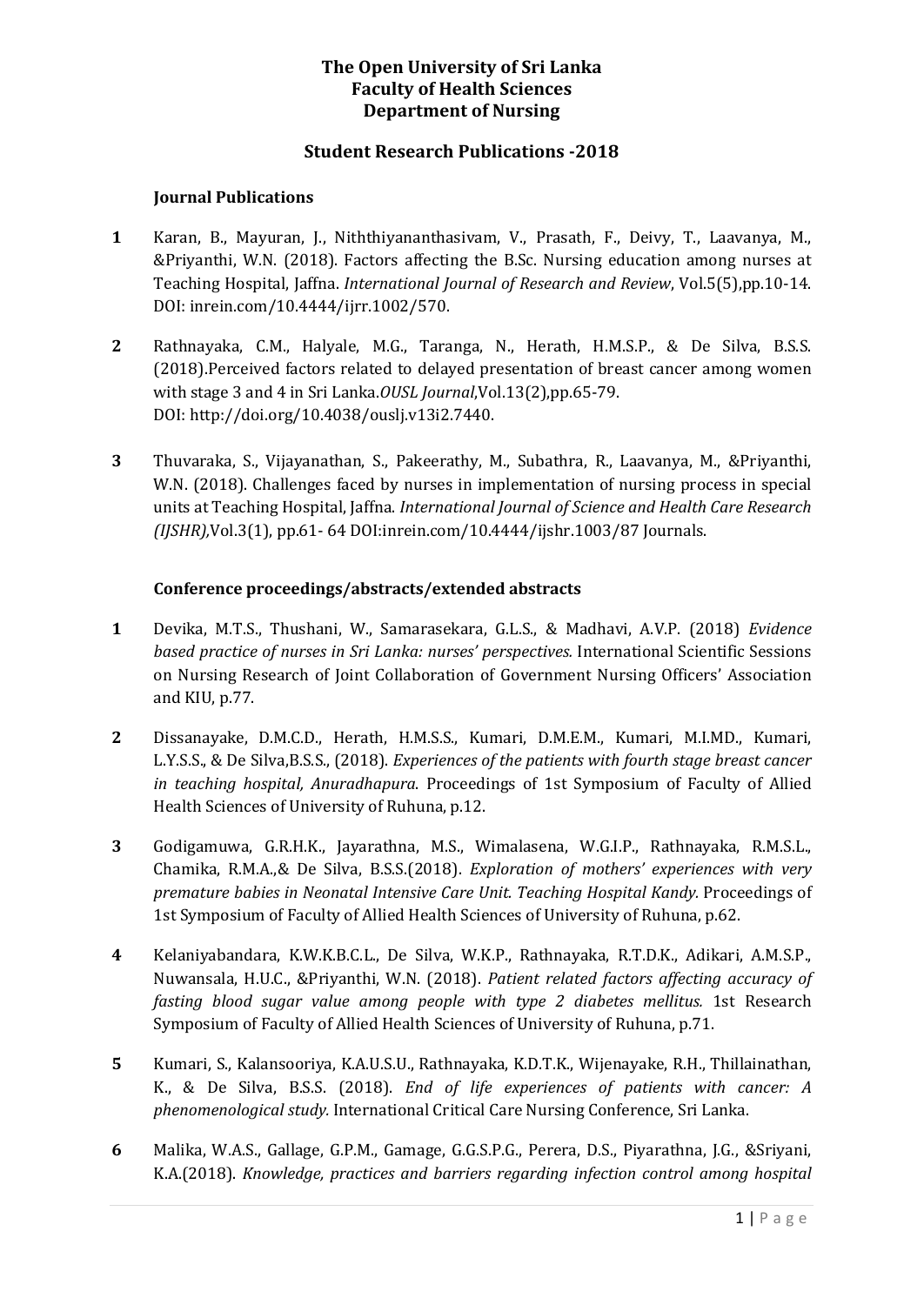# **Department of Nursing Student Research Publications -2018**

*cleaners in the National Hospital of Sri Lanka, Colombo*. Proceedings of the International Nursing Congress, University of Peradeniya, Sri Lanka, Vol.1, pp.127-128.

- **7** Manawadu, S.P., Shalika, N.A.N., Thalpahewa,N.T., De Silva, S.M.L.W., Saumika, M.A.R., & De Silva, B.S.S. (2018). *Knowledge, attitudes and practices regarding warfarin therapy, among the patients at Sri Jayawardenapura General Hospital.* 1<sup>st</sup> Symposium of Faculty of Allied Health Sciences of University of Ruhuna, p.47.
- **8** Nimalsiri, W.H.A., Dissanayake, G.E.M.N.K., Dharmarathne, N.D.C.V.K., Kuruppu, N. R., & Madhavi, A.V.P. (2018). *Usage of Facebook as a communication channel: adolescents' perspective.* 1st Symposium of Faculty of Allied Health Sciences of University of Ruhuna, p.63.
- **9** Nishshanka, N.A.S., Gayathri, E.A.C., Kumari, S.A.M.P., Lakmali, R.P.G.S.S., Senadheera, A.S.P.L., &Sriyani, K.A. (2018). *Nurses' perspective on leadership qualities of nurse managers.* 11th International Conference of General Sir John Kotelawala Defence University of Sri Lanka, p.31.
- **10** Peiris, T.N.C., Abeysekara, H.M.C., Muthuhetti, H.R., Senadheera, A.S.P.L.,&Sriyani, K.A. (2018). *Mothers' experiences of having a preterm baby in the special care baby unit, Teaching Hospital, Anuradhapura*. Proceedings of the International Nursing Congress of University of Peradeniya of Sri Lanka, pp.62-63.
- **11** Premarathne, P.N.W.S.L.K., Samarakoon, S.M.W.N.K., Gallangoda, G.S.S., Senadheera, A.S.P.L., & De Silva, B.S.S. (2018). *Mothers' experiences on normal vaginal delivery: A phenomenological study at Teaching Hospital, Peradeniya*. Proceedings of International Nursing Congress of University of Peradeniya of Sri Lanka.Vol.1, pp.47-48.
- **12** Rathnasinghe, R.M.G.V., Jayawardena, K.L.C.M., Gunawardena, M.N.S., Nadeera, B.M., Herath, H.M.S.P., & De Silva, B.S.S. (2018). *Mothers' experiences on children with haemophilia.* Proceedings of International Nursing Congress of University of Peradeniya of Sri Lanka. pp.100-101.
- **13** Samaranatha, M.S., Gangani, J.M.N., Kumari, S.A.D.C., Damayanthi, M.W.C.S. &Sriyani, K.A. (2018). *Overview of teenage pregnancies in two urban hospitals*. Proceedings of South Asia Conference on Multidisciplinary Research of Colombo, Sri Lanka, p.13.
- **14** Senarath,H.L.C.D., Nilmini, S.K.R.D., Gammuduwatta, A.V., Kalpani, K.N., Ranaweera, R.A.N.D., & De Silva, B.S.S. (2018). *Exploration of the experiences of family caregivers towards end of life care of the patients with cancer*. Proceedings of 1st Symposium of Faculty of Allied Health Sciences of University of Ruhuna, p.46.
- **15** Shyamalee, H.M., Pushpakanthi, U.D.K., Neranji, M.W.N., Vithanarachchi, M.T., Hewabatage, P.N., & De Silva, B.S.S. (2018) *Work related factors for low back pain among intensive care Nurses.* Proceedings of 1st Symposium of Faculty of Allied Health Sciences of University of Ruhuna, p.57.
- **16** Weerasekara, I.C., Gunarathna, T.A., Gunarathna, N.A., Wijerathna, W.M.D.I., Pathirana, D.H.,&Samarasekara P.W.G.D.P.(2018). *Psychosocial and physiological adjustment needs of*